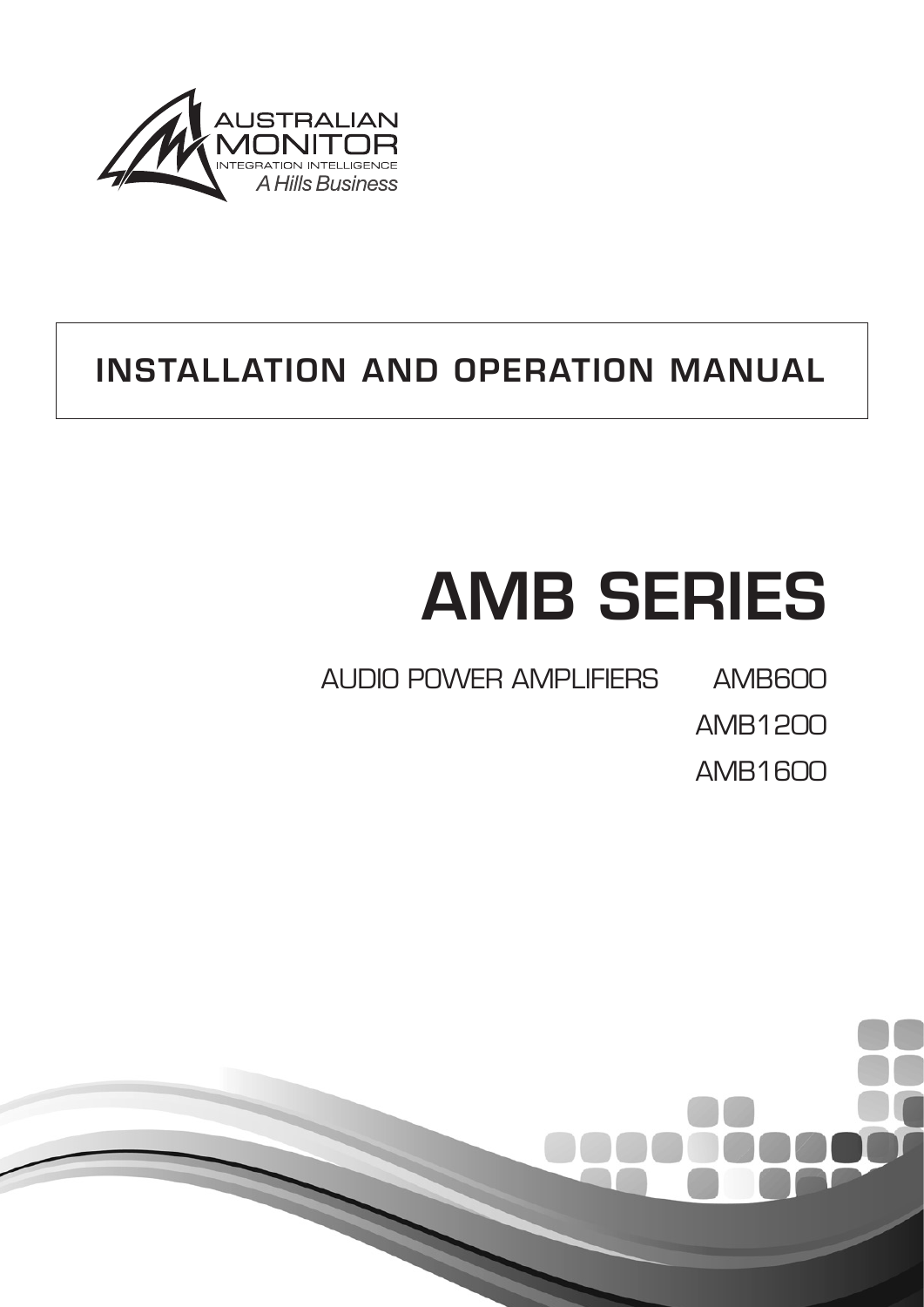## IMPORTANT SAFETY INFORMATION PRÉCAUTIONS DURANT UTILISATION

- 1. Read these instructions.
- 2. Keep these instructions.
- 3. Heed all warnings.
- 4. Follow all instructions.
- 5. Do not use this apparatus near water.
- 6. Clean only with dry cloth.
- 7. Do not block any ventilation openings. Install in accordance with the manufacturer's instructions.
- 8. Do not install near any heat sources such as radiators, heat registers, stoves, or other apparatus (including amplifiers) that produce heat.
- 9. Do not defeat the safety purpose of the polarized or grounding-type plug. A polarized plug has two blades with one wider than the other. A grounding type plug has two blades and a third grounding prong. The wide blade or the third prong are provided for your safety. If the provided plug does not fit into your outlet, consult an electrician for replacement of the obsolete outlet.
- 10. Protect the power cord from being walked on or pinched particularly at plugs, convenience receptacles, and the point where they exit from the apparatus.
- 11. Only use attachments/accessories specified by the manufacturer.
- 12. Use only with the cart, stand, tripod, bracket, or table specified by the manufacturer, or sold with the apparatus. When a cart is used, use caution when moving the cart/apparatus combination to avoid injury from tip-over.
- 13. Unplug this apparatus during lightning storms or when unused for long periods of time.
- 14. Refer all servicing to qualified service personnel. Servicing is required when the apparatus has been damaged in any way, such as power-supply cord or plug is damaged, liquid has been spilled or objects have fallen into the apparatus, the apparatus has been exposed to



rain or moisture, does not operate normally, or has been dropped.

- 15. This appliance shall not be exposed to dripping or splashing water and that no object filled with liquid such as vases shall be placed on the apparatus.
- 16. Plug this apparatus to the proper wall outlet and make the plug to be disconnected readily operable.
- 17. Mains plug is used as disconnected device and it should remain readily operable during intended use. In order to disconnect the apparatus from the mains completely, the mains plug should be disconnected from the mains socket outlet completely.
- 18. WARNING: To reduce the risk of fire or electric shock, do not expose this apparatus to rain or moisture.
- 19. An appliance with a protective earth terminal should be connected to a mains outlet with a protective earth connection.
- 20. The apparatus should be disconnected from the mains completely before speaker wiring. The speaker output should be proper protected from direct contact and pay attention to speaker connections, terminals and speaker wiring during normal operation.
- 1. LISEZ ces instructions.
- 2. Tenez ces instructions.
- 3. Notez tous les avertissements.
- 4. Suivez toutes les avertissements.
- 5. N'utilisez pas ce produit près de l'eau (la piscine, la plage, le lac, etc.).
- 6. Nettoyez seulement avec une étoffe sèche.
- 7. Ne bloquez aucuns troux de ventilation. Installez en accord avec les instructions du manufacturier.
- 8. N'installez près aucunes sources de chaleur comme radiateurs, registres de chaleur, fours ou les autres équipements (y compris amplificateurs) qui produisent la chaleur.
- 9. Ne défaites pas le but de sécurité de la fiche polarisée ou base-type. Une fiche polarisée a deux tranchants avec un plus large que l'autre. Une fiche de base type a deux a deux tranchants et une troisième pointe de base, le tranchant large ou la troisième pointe est fourni pour votre sécurité. Si la fiche donnée ne conforme pas votre prise de contact, consultez un électricien pour remplacement de la prise de contact obsolète.
- 10. Protegez le cordon de secteur contre être marchée dessus ou pincez en particulier aux fiches, aux douilles de convenance, et au point où ils sortent de l'appareil.
- 11. Seulement utilisez attachements/accessoires spécifiés par le manufacturier.
- 12. Utilisez seulement avec un chariot, un stand, un trépied, un support ou une table indiquée par le manufacturier, ou vendue avec l'appareil. Quand un chariot est utilisé, faites attention en déplaçant la combinaison d'appareil/chariot pour éviter de se déséquilibrer.
- 13. Arrachez la fiche du dispositif durant éclair et orage ou quand pas utilisé pour longues périodes de temps.
- 14. Référez au personnel qualifié de service pour toutes réparations. La réparation est donnée quand le système a été endommagé à n'importe façon, par exemple un fil ou une fiche endommagé(e) de la source d'alimentation. Avoir été exposé à pluie ou humidité, n'opère pas normalement, ou avoir été tombé.



- 15. L'appareil ne doit pas être exposé aux écoulements ou aux éclaboussures et aucun objet ne contenant de liquide, tel qu'un vase, ne doit être placé sur l'objet.
- 16. Branchez l'appareil à une source appropriée et faire que la prise à débrancher soit facilement accessible.
- 17. La prise du secteur ne doit pas être obstruée ou doit être facilement accessible pendant son utilisation. Pour être complètement déconnecté de l'alimentation d'entrée, la prise doit être débranchée du secteur.
- 18. AVERTISSEMENT: Pour éviter le risque d'incendie ou de chocs électriques, ne pas exposer cet appareil à la pluie ou à l'humidité.
- 19. Un appareil avec la borne de terre de protection doit être connecté au secteur avec la connexiion de terre de protection.
- 20. Assurez-vous que l'appareil est hors tension avant de connecter les hauts parleurs. Verifiez que la sortie des enceintes soit protégées contre un contact physique. Respecter les polarités des terminaux ainsi que le câblage des enceintes pendant le fonctionnement afin d'assurer une utilisation sécurisee.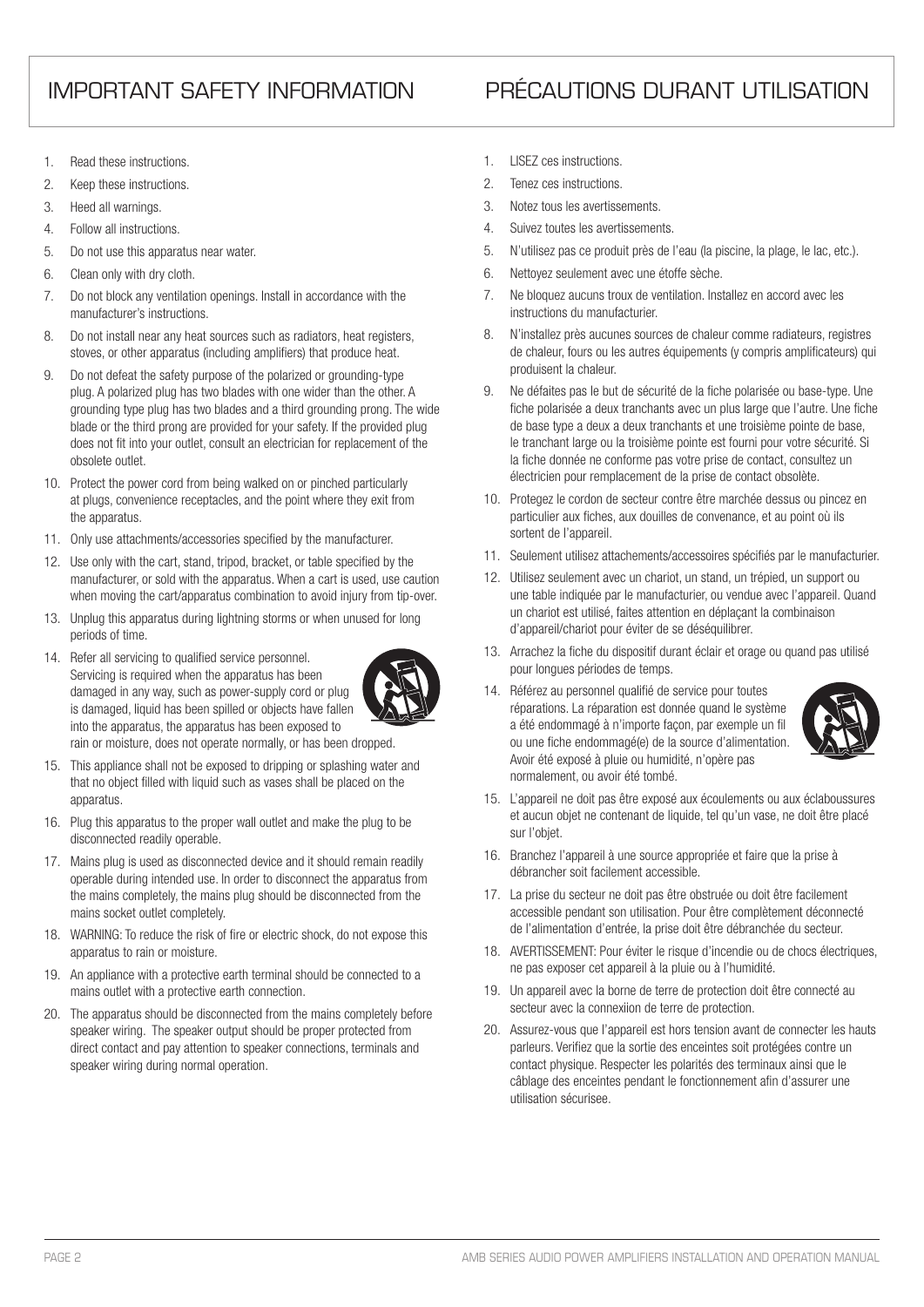## AMB SERIES

Congratulations on choosing Australian Monitor for your professional amplification requirements.

The design of our AMB Series Audio Power Amplifiers embraces all the aspects of a well designed amplifier. The visual design, mechanical, electrical and sonic parameters, along with our dedicated manufacturing process, have all been optimized to provide a professional tool that exhibits quality, reliability and longevity.

The AMB Series amplifiers are 2 unit (3.5") high, 19" wide, rack mountable units.

Each channel of the amplifier comprises a balanced active input with a buffered attenuator driving a drive stage which in turn drives a fan-cooled output stage. The amplifier operates from a linear power supply.

These amplifiers have been specifically designed to deliver their high power output with minimal distortion, and provide the critical degree of control required by your speakers.

| INTRODUCTION                      |    |
|-----------------------------------|----|
| FEATURES & PROTECTION FEATURES    |    |
| CONTROLS, CONNECTORS & INDICATORS | 5  |
| INSTALLATION                      |    |
| OPFRATION                         |    |
| <b>MAINTENANCE</b>                | 1Π |
| <b>SPECIFICATIONS</b>             |    |

Revision 1.1: Oct 2014

#### WARNING! TO PREVENT FIRE OR SHOCK HAZARD, DO NOT USE THE PLUG WITH AN EXTENSION CORD, RECEPTACLE OR OTHER OUTLET UNLESS THE BLADES CAN BE FULLY INSERTED TO PREVENT BLADE EXPOSURE. TO REDUCE THE RISK OF FIRE OR ELECTRIC SHOCK, DO NOT EXPOSE THIS APPLIANCE TO RAIN OR MOISTURE. TO PREVENT ELECTRICAL SHOCK, MATCH WIDE BLADE PLUG TO WIDE SLOT & FULLY INSERT. CAUTION THESE SERVICING INSTRUCTIONS ARE FOR USE BY QUALIFIED SERVICE PERSONNEL ONLY. TO REDUCE THE RISK OF ELECTRIC SHOCK DO NOT PERFORM ANY SERVICING OTHER THAN THAT CONTAINED IN THE OPERATING INSTRUCTIONS UNLESS YOU ARE QUALIFIED TO DO SO. **CAUTION** RISK OF ELECTRIC SHOCK DO NOT OPEN The lightning flash with arrowhead symbol, within an equilateral triangle, is intended to alert the user to the presence of uninsulated "dangerous voltage" within the product's enclosure that may be of sufficient magnitude to constitute a risk of electric shock to persons. WARNING: TO REDUCE THE RISK OF ELECTRIC SHOCK, DO NOT REMOVE COVER (OR BACK).NO USER SERVICEABLE PARTS INSIDE. REFER SERVICING TO QUALIFIED SERVICE PERSONNEL. The exclamation point within an equilateral triangle is intended to alert the user to the presence of important operating and maintenance (servicing) instructions in the literature accompanying the appliance. For European Union countries: This symbol on the product or its packaging indicates that this product must not be disposed of with other waste. Instead, it is your responsibility to dispose of your waste equipment by handing it over to a designated collection point for the recycling of waste electrical and electronic equipment. Please contact your local authority for further details of your nearest designated collection point.

Rating plate and caution marking are marked on the back enclosure of the apparatus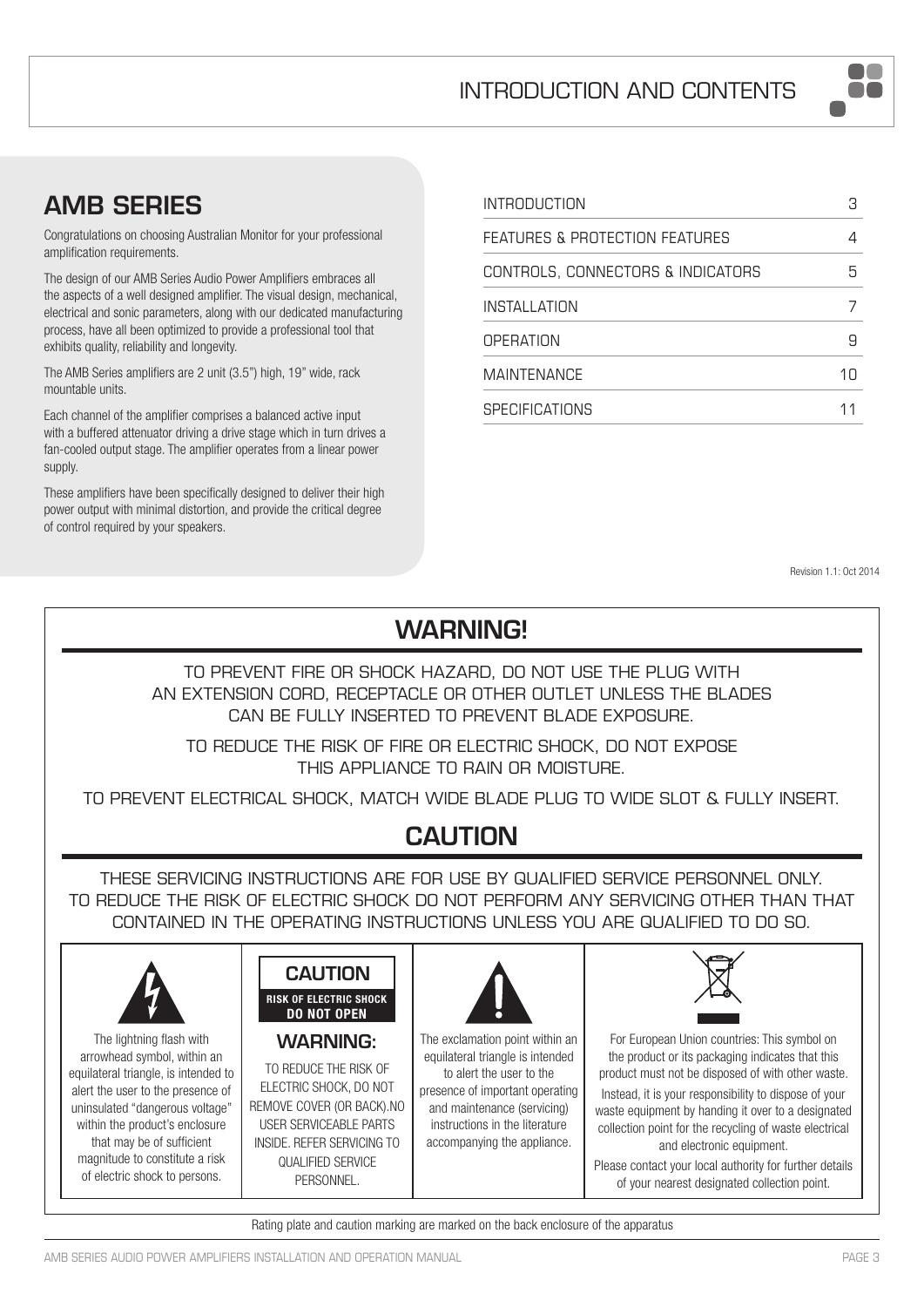

#### FEATURES

- Custom designed, 2RU heavy-duty steel chassis
- Front / Rear rack mount ears
- Symmetrical layout even weight distribution
- High current power supply
- Class-AB amplification with Linear Power supply
- Efficient front to back cooling
- Dual, twin speed axial fans.
- Balanced inputs and buffered attenuators.
- Input signal strapping (loop through) connectors
- Stereo / bridged / Mono (parallel) operation
- Binding post and 4 pole speaker output connection
- Output clip indication per channel
- • Multi-role output fault indication
- High-quality, close-tolerance components throughout
- Individual Signal LED Bar graph for status indication per channel

#### PROTECTION FEATURES

- Suppression of inrush current at mains turn-on
- Radio-frequency interference suppression
- Short-circuit protection
- High overload mains circuit breaker
- Internal, independent DC supply rail fuses
- Layout, grounding, decoupling and componentry have been optimized to provide the user with stability, reliability and longevity

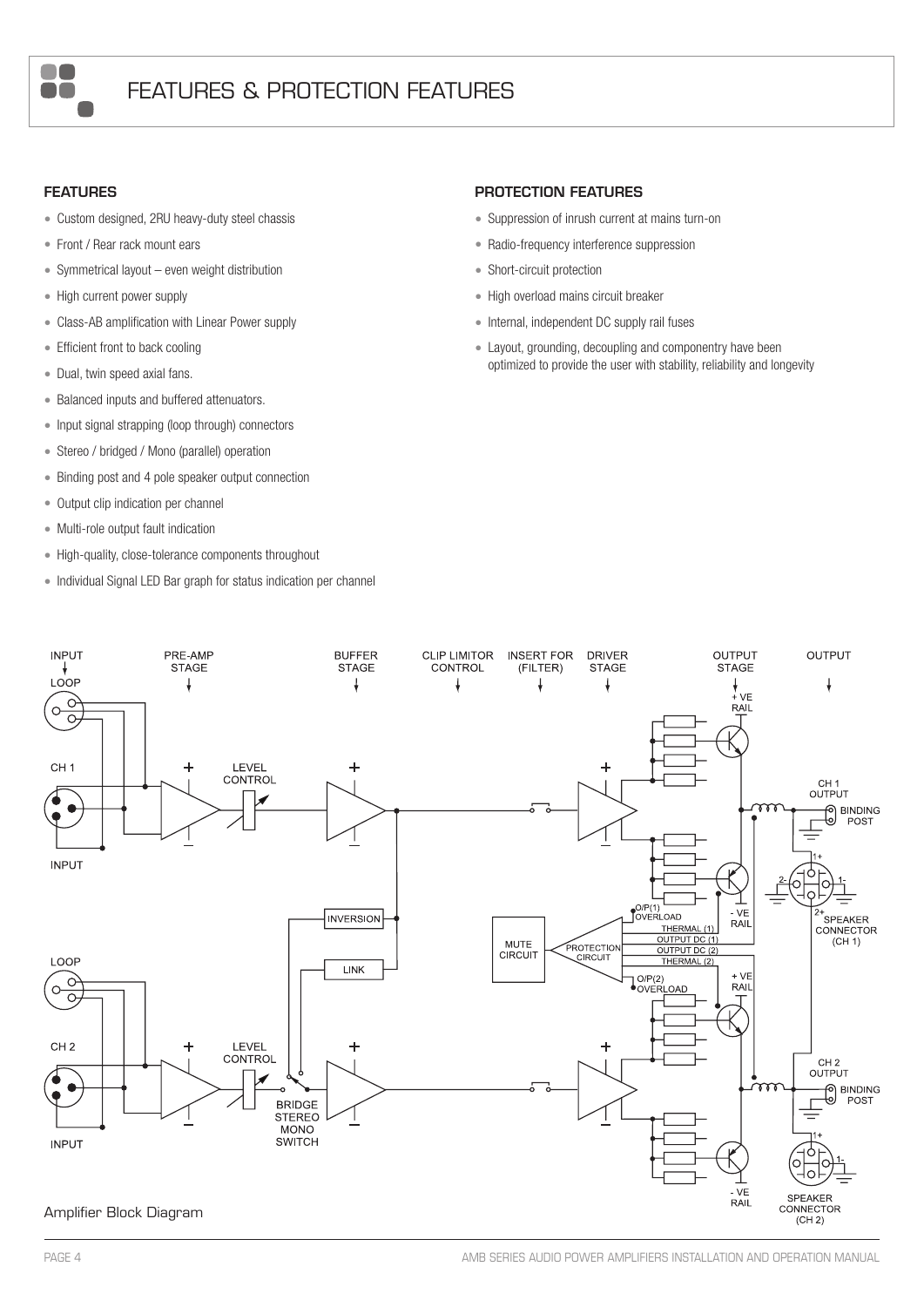## CONTROLS, CONNECTORS & INDICATORS





#### FRONT PANEL

The AMB Series differ only slightly across all models and all share the same features on their front panels.

The functions of the controls and indicators are as follows:

#### **1** Power Switch

Press the switch to down for power on and up for power off. At start-up (turn-on), the input to the amplifier is muted for approximately two seconds.

#### 2 On Indicator

The LED will illuminate and indicates that the amplifier is on and receiving mains power.

#### 3 Protection Indicator

This red LED indicates a problem with the amplifier or that it has over heated. In the advent of a thermal overload, the internal operating temperature of one or both amplifier channels has exceeded a safe level of operation and the channels will be automatically muted. The fans will continue to run and once the effected channel/s have cooled, they will unmute and return to normal operation.

The AMB series is also fitted with DC protection, if there is a DC voltage at the output the protection LED will glow red.

It should be noted that the minimum load for the amplifier is 4 Ohms per channel (8 Ohms bridged).

If an overload occurs, the amplifier will run into a current limit mode, restricting the excess current beyond set limits.

### 4 Attenuator

Level control for your amplifier is provided by a potentiometer on the front panel and indicates gain. There are two controls on all AMB models. Each control is labelled for the channel which it operates.

#### **5** Status Indicator

There is a 7 step LED Bar graph given on the front panel for each channel. They indicate 0dB, -3dB, -6dB, -9dB,-12dB,-18dB, -24dB levels of output signal.

If using this indicators to line up sensitivities, apply a steady state tone (e.g. 1khz tone).

## 6 Clip

This red LED will illuminate when clip occurs.

Clipping can occur under extreme operating conditions such as:

- complex or very low loads
- over driving the amplifier



NOTE: The amplifier is not damaged by running into clipping, but speakers may be. To maximise the life of your speakers, try to keep clipping infrequent.

### **7** Fan Grill

This is where air is drawn into the amplifier for cooling.



NOTE: You should always ensure that the fan grille is kept clean and the foam is free from dust or lint. This will ensure longer operation of your amplifier and reduce the possibility of it prematurely going into thermal shutdown mode. Refer to the "Maintenance" section on page 13 for further information.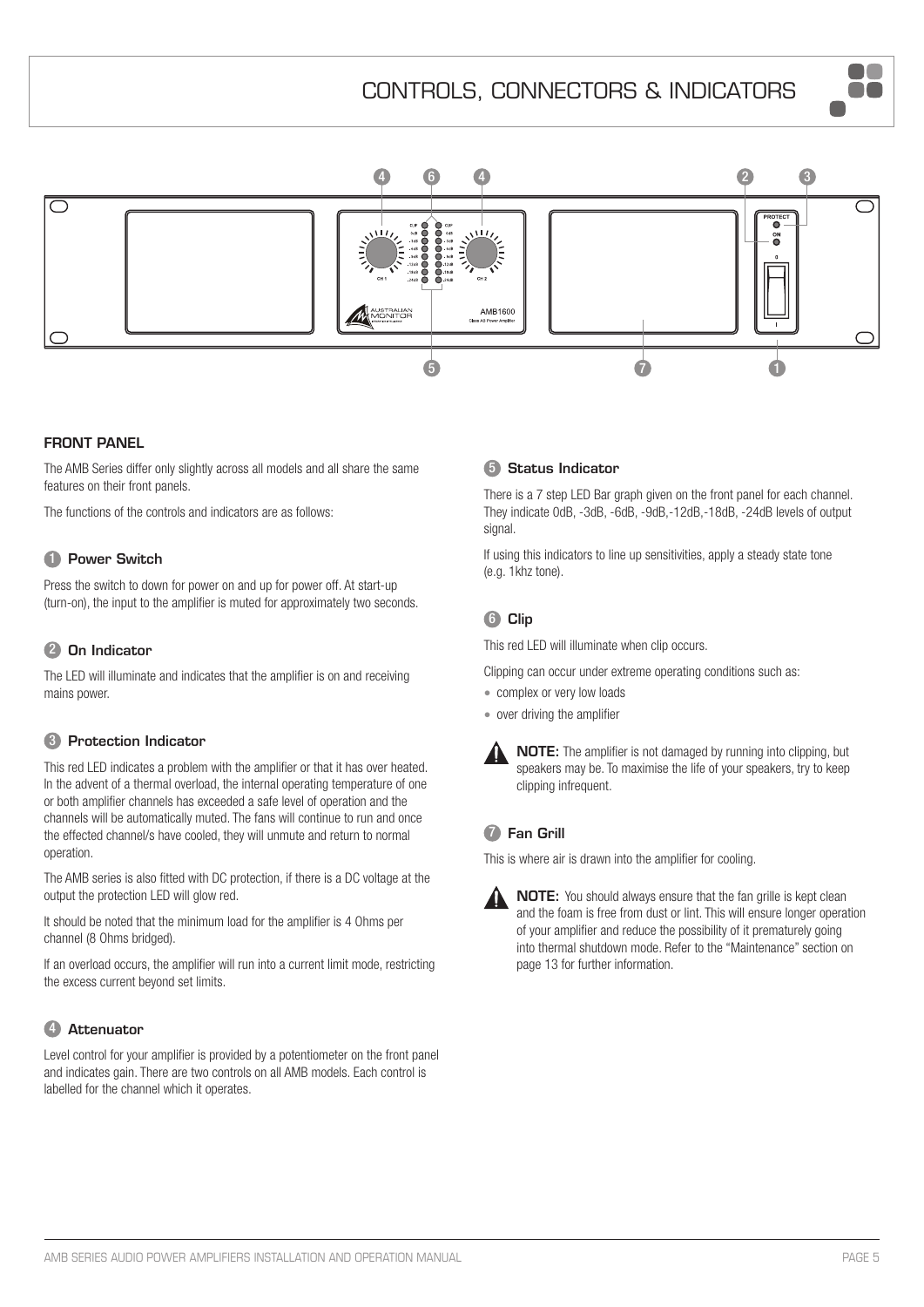



#### REAR PANEL

 $\blacksquare$  $\blacksquare$ 

#### **8** Balanced Input

A female 3-pin combined XLR connector is provided on each input:

Pin  $1 =$  Signal Ground;

Pin  $2 =$  Hot (non-inverting or in phase);

Pin  $3 =$  Cold (inverting or reverse phase).

### **9** Signal Strapping

A male 3-pin XLR type connector is provided and wired in parallel with the female input XLR for strapping / looping signal between amplifiers.

#### **10 Binding Post Outputs**

Touch proof binding posts (banana jacks) are provided for speaker output termination with banana plugs or bare wire. The red post is used as positive and the black post is used as negative. For bridge connection, use only the red posts.

#### **11** Speaker Output Connector

A 4 pole Neutrik SpeakON connector is provided as an additional speaker output. This standard of loudspeaker-to-amplifier connection allows access to both channels of the amplifier via the one connector for bi-amp applications. Channel 1 is considered the dominant channel and has both channels wired to the speaker connector. See the installation section of this manual for detailed information on speaker connector wiring.

#### 12 Mains Connection

Your amplifier is fitted with an internationally recognised IEC mains inlet connector.

Please ensure that the connecting mains lead for use with the IEC connector is of an approved type and is of sufficient current carrying ability.



#### **13 Circuit Breaker**

The amplifier is fitted with a resettable circuit breaker.

If the circuit breaker trips, allow 3 mins for the contacts to reset thermally before pushing the reset button to reset it mechanically.

#### 14 Stereo/Bridge/Parallel Mono Switch

When set to STEREO, your amplifier operates as two independent channels.

When set to PARALLEL, your amplifier will only accept signal applied to Channel 1's input XLR. Channel 2's output signal will come from Channel 1's input but both channels will have independent attenuator control.

When set to BRIDGE mode of operation your amplifier will only accept signal applied to channel 1's input XLRs and the level of both channels will be controlled by the Channel A attenuator. The output from Channel 2 will automatically be of the opposite polarity (reversed phase) and speaker termination should be sourced from the red binding-post outputs. Alternatively, the speaker could be connected to poles  $1 + 8$ ,  $2 +$  of the 4 pole speaker connector (see Installation – Output Wiring on page 7).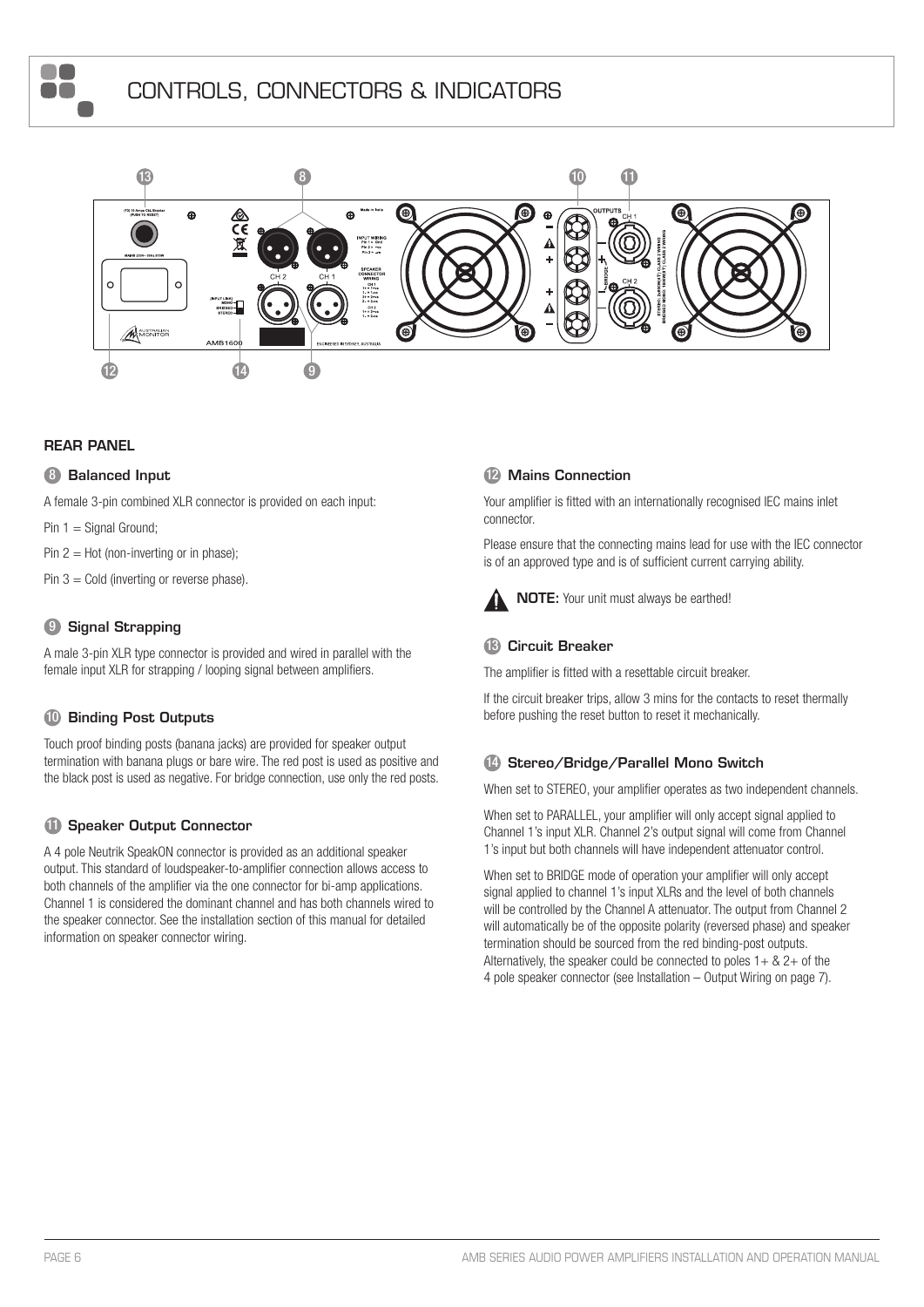

#### Power Requirements

Power consumption for your model of the AMB Series amplifier is indicated on the rear panel for 1/8th output power.

Ensure that your mains voltage is the same as the rear panel mains voltage marker (+/- 10%).

#### **Mounting**

Your amplifier is designed for standard 19" rack mounting and occupies 2 EIA rack units (3.5"). The mounting centres are:

Vertical: 3.0" (76.2mm)

Horizontal: 18.2" (461.2mm) to 18.7" (473.8mm).

The slots in the mounting flange will accept bolt diameters up to 1/4" (6.35mm).

We recommend that you provide additional support for the amplifier, especially if road use is planned, as the weight could bend some rack frames. This support can be provided by secure shelving on support rails.

#### **Cooling**

Your AMB Series amplifier is cooled by an axial fan which draws cool air from the front of the amplifier and expels the heated air out the rear of the amplifier. These amplifiers offer variable speed fans which run at half speed up to to full speed when the internal heatsink temperature exceeds 60° C (128° F).

An unrestricted airflow into and out from the amplifier must be provided. Any restriction of the air flow will cause heat to build up within the unit and possibly force the unit into its thermal shutdown mode.

If the amplifiers are to be operated in an environment where the airflow is restricted such as sealed racks, the cooling should be supplemented by extra cooling fans to evacuate the heated air and aid the flow of cool air through the unit.

#### Input Wiring



**IMPORTANT:** Do not directly connect pin 1 on the amplifier's input or strapping XLR, to the amplifier's chassis, speaker ground or power ground!



WARNING: Input signal ground is not to be used as a safety ground (earth).

The input to your amplifier is a balanced 3-pin configuration and requires all three pins to be connected. Only high quality twin-core shielded cable should be used.

When wiring for a balanced source, the connector going to the input of your amplifier should be wired as follows:

 $Pin 1 = GROUND / SHIELD.$ 

Pin 2 = HOT (In Phase - non inverting).

Pin 3 = COLD (Reverse Phase - inverting).

When wiring from an unbalanced source you must ensure that pin 3 is connected to pin 1 (input ground), either by linking the pins in the input connector or by the source equipment's output wiring.

When wiring for an unbalanced source:

Pin 1 = GROUND/SHIELD

- Pin  $2 =$  HOT (in phase with the amplifier's output),
- Pin  $3 =$  GROUND/SHIELD (joins to pin 1).



NOTE: In-line XLR connectors often have a termination lug that connects directly to the chassis of the connector.



**IMPORTANT:** Do not link this lug to pin 1 at the amplifier's input as it will defeat the amplifier's input grounding scheme.

#### Output Wiring

When wiring to your speakers always use the largest gauge wire your connector will accept. The longer the speaker lead, the greater the losses will be, resulting in reduced power and less damping at the load. We recommend using a heavy duty, two core flex (four core flex if bi-amping) 10 to 12 gauge (2mm2 to 2.5mm2 or 50/0.25 or equivalent) as a minimum.

#### Binding Post Outputs

When terminating to the 4 mm binding post (banana jack) output connectors, banana plugs or bare wires can be used. The red terminal is positive and the black terminal is negative (ground).

If running in BRIDGE mode, only the red binding posts are used.

When bridging, Channel 1 provides the positive output to the load and Channel 2 provides the negative output to the load.

#### Speaker Outputs

When using the 4 pole speaker connector for speaker output, use only the mating 4 pole in-line connector. This connector is designed so that both channels can be fed from a single connector.

Two speaker connectors are provided on the amplifier.

The "Channel 1" speaker connector actually carries both Channel 1 and Channel 2 outputs (see Speaker Connector Wiring Diagrams).

The "Channel 2" speaker connector carries the Channel 2 output only.

This arrangement allows you the option of connecting to the outputs separately or together. Connecting through a single connector has the advantage of minimising connections, preserving phasing and simplifying channel allocation, which is particularly important when bi-amping or in bridge mode.



IMPORTANT: Do not overload your amplifier by connecting the channel B output twice!

Channel 1 is used as the "dominant" channel and when sourcing a dual output from Channel 1, the following standard should normally be used (depending on speaker system wiring):

Channel  $1 =$  Left or Low Frequencies.

Channel  $2 =$  Right or High Frequencies.

When in bridge mode:

Pin  $1+$  = Bridge Output Positive

Pin 2+ = Bridge Output Negative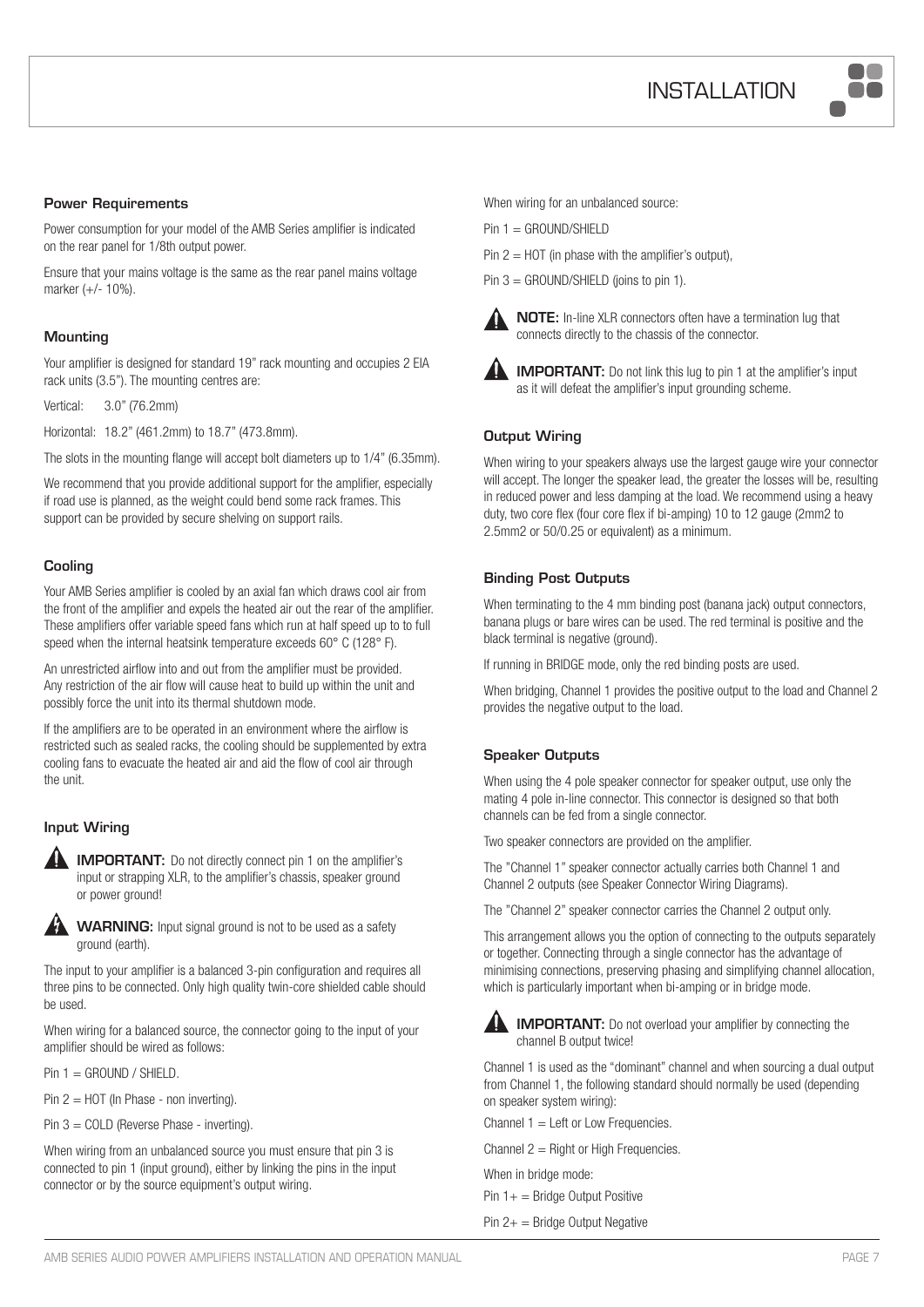

#### Speaker Connector Wiring Diagram **Hum Problems**







Most equipment is designed for minimum hum when used under ideal conditions. When connected to other equipment, and to a safety earth in an electrically noisy environment, problems may occur.

The three "E"s of hum and hum related noise which can plague your audio system are:

a) Electrostatic radiation,

b) Electromagnetic radiation, and

c) Earth loops

Electrostatic radiation capacitively couples to system elements, causing an interference voltage that mainly affects higher impedance paths, such as amplifier inputs. The source is generally a nearby high voltage, such as a mains lead or a speaker lead. The problem can usually be reduced by moving the offending lead away, or by providing additional electrostatic shielding (i.e. an earthed conductor which forms a barrier to the field).

Electromagnetic radiation induces interference currents into system elements that mainly effect lower impedance paths. Radio transmitters or stray magnetic fields from mains transformers are often the cause of this problem. It is generally more difficult to eliminate this kind of interference, but again, moving the source away or providing a magnetic shield (i.e. a steel shield) should help.

Earth loops can arise from the interfacing of the various pieces of equipment and their connections to various safety earths.

This is by far the most common cause of hum, and it occurs when source equipment and the amplifier are plugged into different points along the safety earth where the safety earth wiring has a current flowing through it. The current flowing through the wire produces a voltage drop due to the wire's resistance. This voltage difference between the amp earth and source equipment earth appears to the amplifier's input as a signal and is amplified as hum. There are three things you can do to avoid earth loop problems:

- Ensure the mains power for the audio system is "quiet" i.e. without equipment on it such as air-conditioning, refrigeration or lighting which may generate noise in the earth circuit.
- Ensure all equipment within the system shares a common ground/ safety earth point. This will reduce the possibility of circulating earth currents, as the equipment will be referenced to the same ground potential.
- Ensure that balanced signal leads connecting to the amplifier are connected to earth at one end only.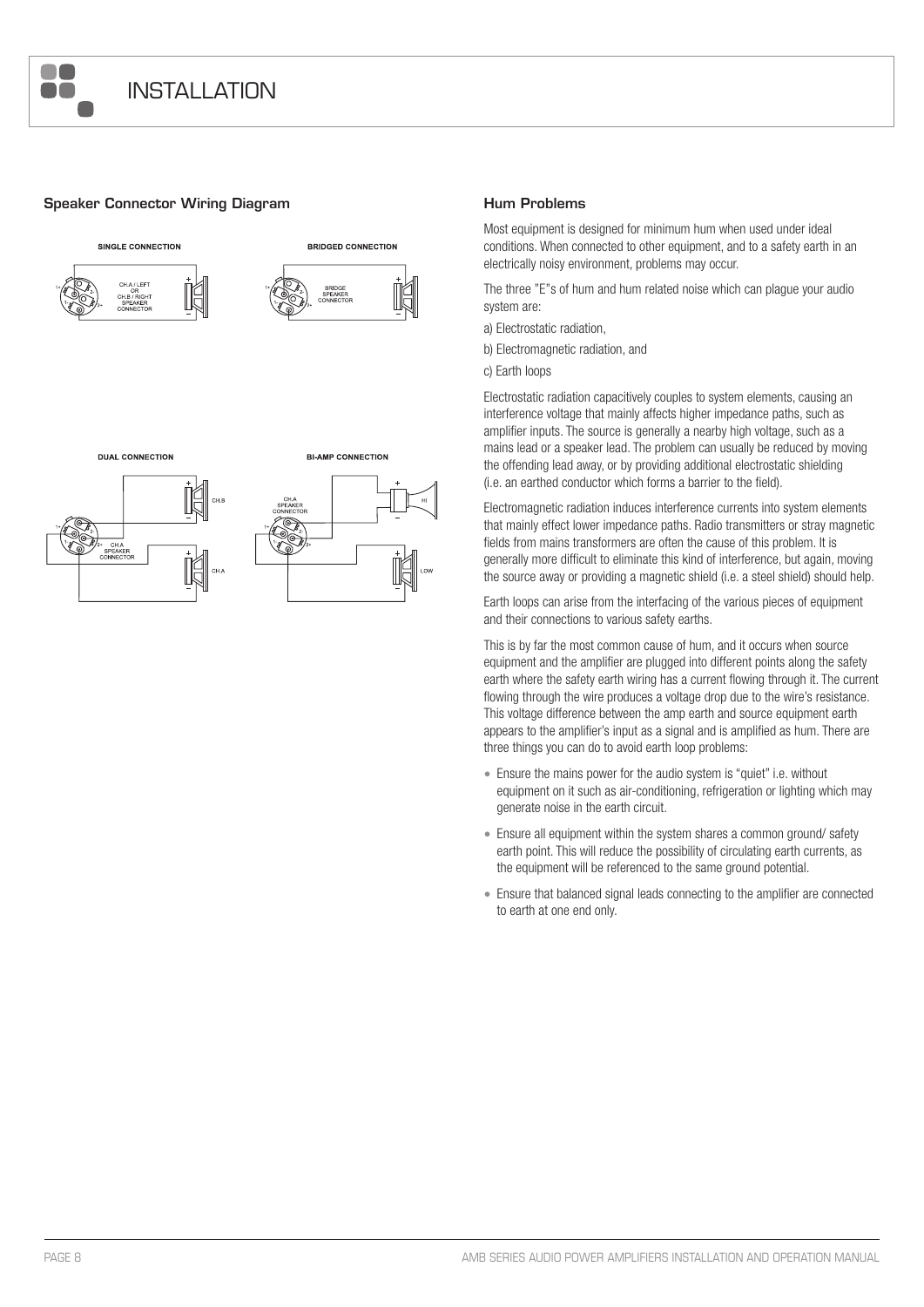

**IMPORTANT:** All signal source equipment should be adequately earthed. This not only ensures your safety but everybody else's as well. Faults can and do occur in mains connected equipment where the chassis can become "live" if it is not properly earthed. In these instances, the fault in a "floating" (ungrounded) piece of equipment will look for the shortest path to ground, which could possibly be your amplifier's input. If the fault current is large enough, it will destroy the input to your amplifier and look for the next available path, which may be you!

Before making any connections to your AMB Series amplifier, observe the following:

- Ensure the mains voltage supply matches the label on the rear panel of your amplifier  $(+/- 10%)$ .
- Ensure that the power switch is OFF.
- Ensure that all system grounds (earth) are connected from a common point. Avoid powering equipment within a system from multiple power sources that may be separated by large distances.
- • Check the continuity of all interconnecting leads to your amplifier; ensure that there are no open or short circuited conductors.
- Ensure that the power handling of your load (speakers) can adequately cope with the power output of the amplifier.

Before operating your AMB Series amplifier, ensure that:

- The attenuators are at the "OFF" position (fully anticlockwise).
- The BRIDGE Switch is not engaged if you are not running the amp in bridged mode.

#### Powering Up



**REMEMBER:** The amplifier should be the last piece of equipment that you turn on and the first piece of equipment that you turn off. We recommend turning the attenuators on your amplifier down when turning the unit on.

When you power up your AMB Series, your amplifier goes through an initialising period before it will accept signal. The Inrush Current Suppression (ICS) circuit is in operation for the first 0.5 seconds. This limits the mains current, to prevent "nuisance-tripping" of circuit breakers.

During this period you will hear a couple of relays "click", indicating mains is now directly applied to the amplifier and the signal path is connected.

While the ICS circuit operates there is also a 30dB mute on the signal input. After two seconds this mute will release, allowing any applied signal to pass un-attenuated.

When switching the amplifier off, wait a couple of seconds before switching the amplifier on again. This allows the ICS circuit to reset.

#### Level Matching

The normal operating position for the attenuator is the max position (fully clockwise, no attenuation). In this position the amplifier operates at full gain. Turning the attenuator back (anticlockwise) reduces the input sensitivity.



NOTE: If full power output is required, you should operate your amplifier with the front panel attenuator above the half way (12 o'clock) position, otherwise clipping of the input circuitry and its resultant distortion will occur before full output power is achieved.

#### **Sensitivity**

Your amplifier is a linear device operating with a fixed input to output voltage gain (less attenuation). The maximum output voltage swing is determined by the applied mains voltage, load, load type and the duty cycle of the applied signal.

The input sensitivity for your AMB Series amplifier when the attenuator is at maximum position (fully clockwise) is nominally:

+4.0dBu (1.23 volts in) for rated power into a 4 Ohm load.

Each channel of your AMB Series amplifier has a nominal balanced input impedance of 20kOhms (@1kHz) and should not present a difficult load for any signal source.

Your signal source (i.e. the equipment feeding signal to the amplifier) should have an output impedance of 600 Ohms or lower to avoid unwanted high frequency loss in the cabling.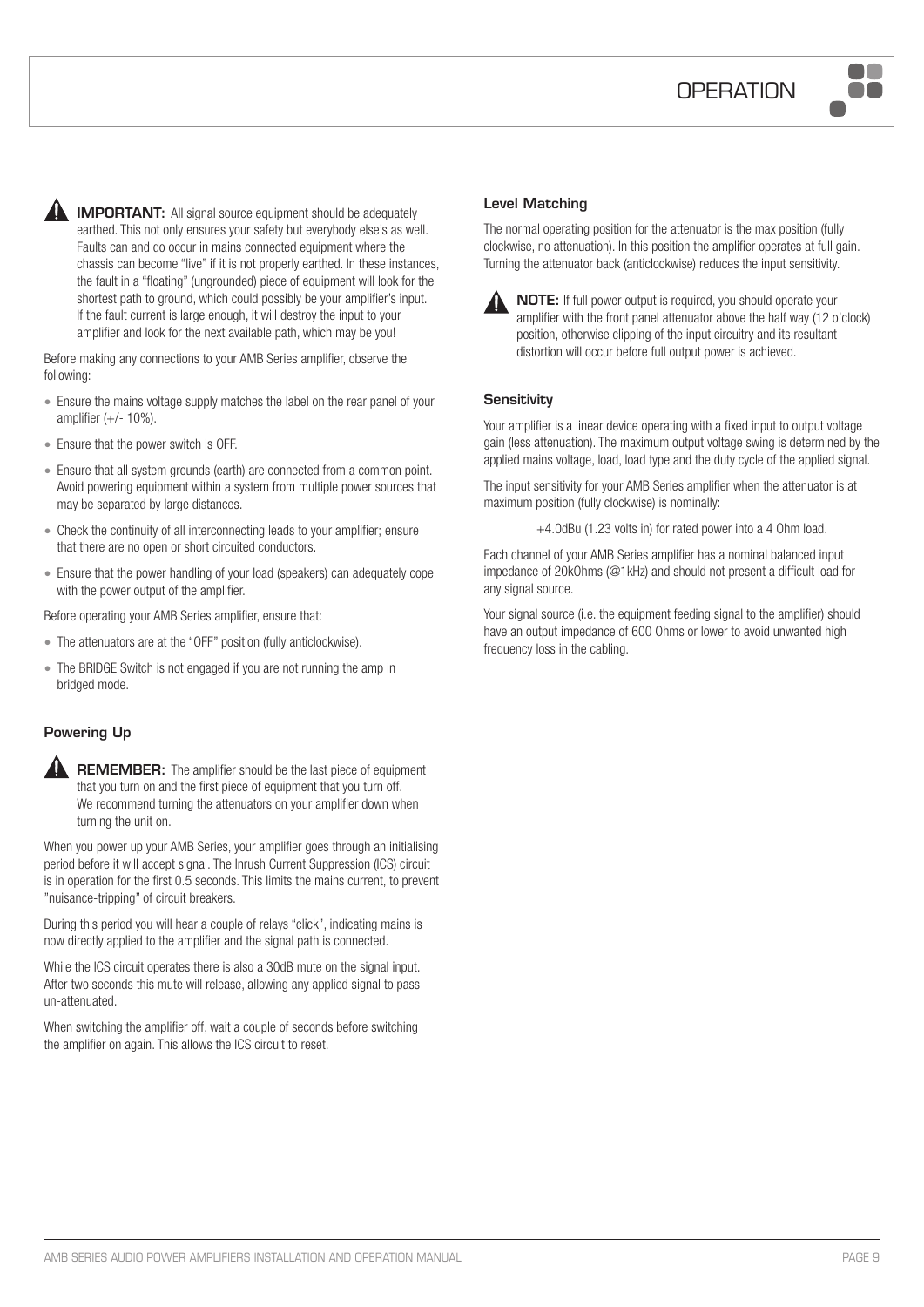

#### **Maintenance**

Only competent or qualified persons should attempt any service or maintenance of your amplifier. Your AMB Series amplifier will need minimal maintenance. No internal adjustments need to be made to the unit to maintain optimum performance. To provide years of unhindered operation we suggest a maintenance inspection be carried out on a regular basis, say every 12 months or so.

#### Fans

Due to the openness of the air path through your AMB Series amplifier, very little dust should settle within the amplifier. The unit has been designed so that any dust and/or foreign particles that do settle within the amplifier will not unduly hinder the cooling of the amplifier.

The grille in front of the fans will act to limit the amount of dust and lint entering the amplifier. You will find in time that there will be a build up of dust and lint on the grille which may start to hinder the airflow through the amplifier. You should periodically remove the dust and keep the grille clean. Removal of dust from the rear grille will also aid cooling.

Over time, dust may build up on the leading edge of the fan blades and reduce their cooling efficiency. The time taken for this to happen will depend on the environment and the amount of use.

The fan blades are accessible once the lids are removed and can be easily cleaned. You need only hold the fan rotor still and wipe the dust off the blades. Many users stall the fan and use compressed air to blow the dust off the fan blades. It is important to note that the fan blades must be held still whilst blowing air over the blades otherwise you may burn out the bearings in the fan.

#### Fuses

There are four (4) rail fuses provided internally in the unit. These rail fuses are in series with the positive and negative output supply to each amplifier channel and provide overall protection for the output stage. If the amplifier is subjected to heavy use such as short circuits, 1 Ohm or bridged 2 Ohm loads, these fuses will eventually fatigue and may require replacing to ensure they do not fail at an inconvenient time.



WARNING: Make sure the unit is off and is unplugged from the mains. Give the main filter capacitors time to discharge before removing lids and inspecting the fuses.

You should replace the fuse if the element is sagging or discoloured. Only ever replace with the same type fuse and current rating.

When checking for a failed fuse, do not rely on visual inspection alone. You should use an Ohm meter to check continuity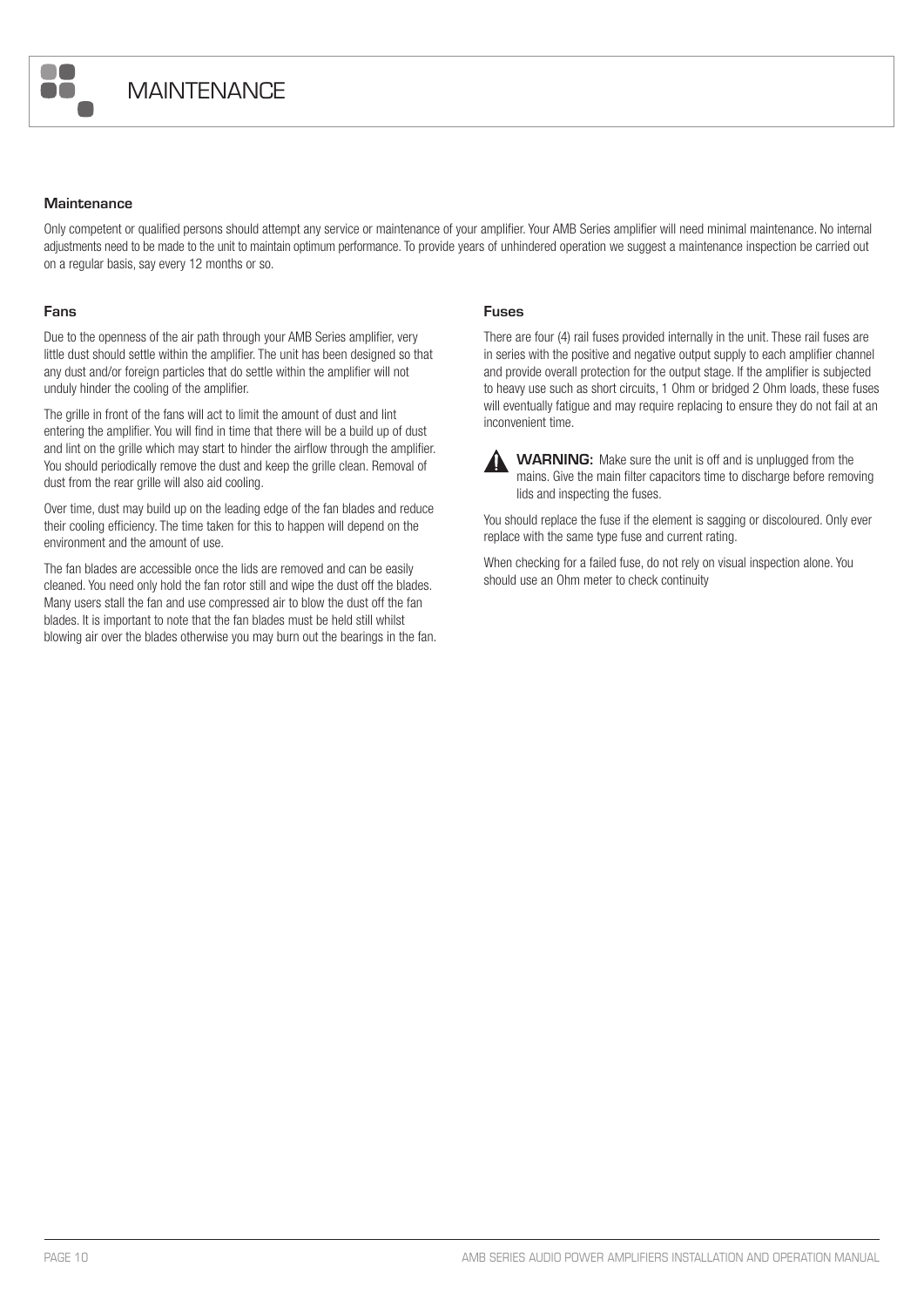

| Model                                    | <b>AMB 600</b>                                                 | <b>AMB 1200</b>                                                  | <b>AMB 1600</b>                                                                            | Conditions/Comments                                           |
|------------------------------------------|----------------------------------------------------------------|------------------------------------------------------------------|--------------------------------------------------------------------------------------------|---------------------------------------------------------------|
| Topology                                 | Class-AB                                                       | Class-AB                                                         | Class-AB                                                                                   |                                                               |
| Channels                                 | $\overline{c}$                                                 | $\overline{c}$                                                   | $\overline{c}$                                                                             |                                                               |
| Power Output                             |                                                                |                                                                  |                                                                                            |                                                               |
| Single Channel $4\Omega$                 | 400W                                                           | 760W                                                             | 900W                                                                                       | 1kHz, 1%THD, ±50W                                             |
| Single Channel $8\Omega$                 | 250W                                                           | 450W                                                             | 550W                                                                                       | 1kHz, $1\%$ THD, $\pm 50W$                                    |
| Mono $4\Omega$ (Both Driven)             | 300W                                                           | 600W                                                             | 800W                                                                                       | 1kHz, $1\%$ THD, $\pm 50W$                                    |
| Mono $8\Omega$ (Both Driven)             | 200W                                                           | 380W                                                             | 500W                                                                                       | 1kHz, 1%THD, ±50W                                             |
| Bridged $8\Omega$                        | 600W                                                           | 1200W                                                            | 1600W                                                                                      | 1kHz, $1\%$ THD, $\pm 50W$                                    |
| Maximum Output Level                     | 33.01dBu (34.64Vrms)                                           | 36.02dBu (48.99Vrms)                                             | 48.06dBu (56.56Vrms)                                                                       | 20Hz - 20kHz, <1%THD                                          |
| <b>Frequency Response</b>                | 20Hz - 20kHz                                                   | 20Hz - 20kHz                                                     | 20Hz - 20kHz                                                                               | 3dB below clipping, $+0/-3$ dB                                |
| Signal to Noise Ratio                    | $>100$ dBr                                                     | $>100$ dBA                                                       | $>100$ dBr                                                                                 | Max Output, 1kHz, 20kHz BW, A-Weighted                        |
| THD+N. $4\Omega$ , $8\Omega$ . 1kHz      | < 0.06%                                                        | $< 0.06\%$                                                       | < 0.06%                                                                                    | 3dB below clipping, 1kHz. 20kHz BW,<br>Unity Gain, A-Weighted |
| <b>Channel Separation</b><br>(crosstalk) | $\geq 65$ dB (for $\leq 1$ KHz)<br>$\geq$ 50 dB (for $>$ 1KHz) | $\geq 65$ dB ( for $\leq 1$ KHz )<br>$\geq$ 50 dB (for $>$ 1KHz) | $\geq 65$ dB ( for $\leq 1$ KHz )<br>$\geq$ 50 dB (for $>$ 1KHz)                           | 20Hz - 20kHz, +4dBu, Adjacent Channels                        |
| Damping Factor                           | $\geq 200$                                                     | $\geq 200$                                                       | $\geq 200$                                                                                 | 20Hz - 1 $k$ Hz, 8 $\Omega$                                   |
| <b>Input Connectors</b>                  | 2 Female XLR, 2 Male XLR                                       | 2 Female XLR, 2 Male XLR                                         | 4 Female XLR, 2 Male XLR                                                                   |                                                               |
| Input Impedance                          | $20k\Omega$                                                    | $20k\Omega$                                                      | $20k\Omega$                                                                                | Balanced, line to line                                        |
| Output Impedance                         | $40m\Omega$                                                    | $40m\Omega$                                                      | $40m\Omega$                                                                                |                                                               |
| <b>Input Sensitivity</b>                 | 1.23Vrms (+4.0dBu)                                             | 1.23Vrms (+4.0dBu)                                               | 1.23Vrms $(+4.0$ dBu)                                                                      | $\pm$ 0.2V. Level control at maximum                          |
| Input CMRR                               | $\geq$ 55dB                                                    | $\geq$ 55dB                                                      | $\geq$ 55dB                                                                                | 20Hz - 20kHz                                                  |
| <b>Output Connectors</b>                 | 4 x Binding Posts<br>2 x Neutrik speakON                       | 4 x Binding Posts<br>2 x Neutrik speakON                         | 4 x Binding Posts<br>2 x Neutrik speakON                                                   | 10-24 AWG Wire                                                |
| <b>LED Status</b>                        | Signal, Clip, Fault                                            | Signal, Clip, Fault                                              | Signal, Clip, Fault                                                                        |                                                               |
| <b>User Controls</b>                     | Gain, Stereo/Bridged/<br>Mono switch                           | Gain, Stereo/Bridged/<br>Mono switch                             | Gain, Stereo/Bridged/<br>Mono switch                                                       |                                                               |
| <b>Attenuation Control</b>               | -24dB Log scale                                                | -24dB Log scale                                                  | -24dB Log scale                                                                            | 21 step volume control                                        |
| AC Input                                 | 230Vac, 50-60Hz                                                | 230Vac, 50-60Hz                                                  | 230Vac, 50-60Hz                                                                            | ±10%                                                          |
| <b>AC Power Factor</b>                   | 0.85                                                           | 0.84                                                             | 0.81                                                                                       | Max Output, 1kHz                                              |
| <b>AC Connector</b>                      | IEC 60320-C14                                                  | IEC 60320-C14                                                    | IEC 60320-C14                                                                              |                                                               |
| Maximum Inrush Current                   | 21A                                                            | 35A                                                              | 51.3A                                                                                      | 253VAC, 53Hz                                                  |
| Overload Protection                      | Temperature, Current Limit                                     | Temperature, Current Limit                                       | Temperature, Current Limit                                                                 |                                                               |
| <b>AC Mains Fuse</b>                     |                                                                |                                                                  | 4A resettable circuit breaker 7A resettable circuit breaker 10A resettable circuit breaker |                                                               |

Specifications continued over page